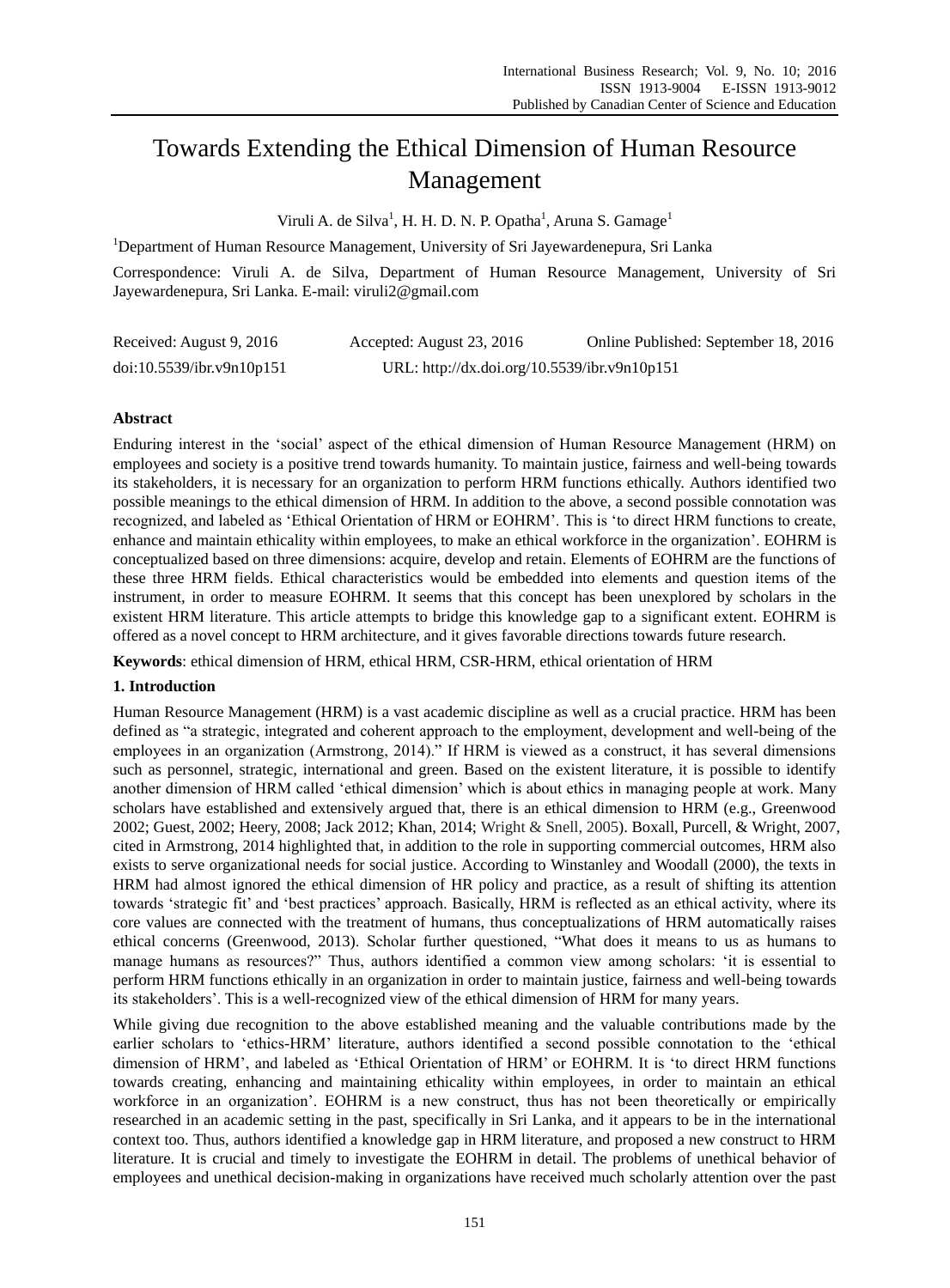three decades (Trevino, 1986). Corrupt business practices and frauds have been identified as a growing concern, globally (Antonakas, Konstantopoulos, & Seimenis, 2014). Scholars argued that, integrity of employees is crucial in the corporate world (MacDougall, Martin, Bagdasarov, & Mumford, 2014). Ethical issues are common in a complex organizational context as a result of uncertainty prevailing in the environment (Trevino, 1986). Corrupt business practices and employees" unethical behaviors in organizations have become common incidents over the years (Treviño, Butterfield & McCabe, 1998). Increased media focus on this concern had exposed many frauds and corrupt incidents in the past, internationally (e.g., Arthur Anderson & Health South Corp., Enron, WorldCom, Toshiba Company Accounting fraud; Volkswagen Company emissions scandal etc.), as well as locally (e.g., Golden Key Company scandal and collapse of the Ceylinco Group; Sakvithi Ranasinghe money scam; the Pramuka Bank fraud etc.).

Managers in organizations are engaged in unethical practices and discretionary decision-making behavior, which affect the lives and well-being of others. Their unethical decisions and behaviors can bring many social concerns, mainly in the areas of health, safety, and welfare of the employees, consumers, society and ecological stability of the environment (Ulrich & Dulebohn, 2015). Increased concerns have been focused recently over a range of unethical business activities happening globally, such as abuse of physical resources disturbing the global ecological balance; violation of human rights; abusing animal rights etc. Researchers have tried to understand why employees behave unethically or engage in corrupt business practices at work (Kish-Gephart, Harrison & Trevino, 2010). Thus, issues on ethical and unethical behaviors of employees in organizations have become stimulating research topics in HRM and HRD literature in the recent past (Antonakas et al., 2014; Ardichvili & Jondle, 2009; Arulrajah, 2015; Debode, Armenakis, Field, & Walker*,* 2013). Researchers have identified that ethical problems are caused due to ethical ignorance, unethical decision- making and ethical failure or evil intent in business organizations.

In the present business context HRM is facing various pressures for change, due to fluctuations in the economy, globalization, domestic diversity, rapid change in technology (Stone & Deadrick, 2015). As a result, new demands have been created for organizations, pushing the HR field to new directions. These developments have created many challenges, as well as opportunities to HRM (Stone & Deadrick, 2015). The latest challenge to HRM is the changing phase of work relationships and nature of work in organizations. In the past, the employees in organizations focused only on their individual tasks, separated from coworkers in other functions. But, now organizations have started to change in response to the changing nature of work. Working from home, flexible working hours, learning through networking etc., are common work practices in the modern office environment. The novel work relationships had exposed many security threats and ethical dilemmas in the current corporate world. Further, researchers have identified that increased aging workforce and generational diversity has brought many new challenges to HRM in organizations (Stone & Deadrick, 2015). Shortage of skilled workers in organizations due to increase in the retiring of skilled baby boomers is just one example.

Thus, it is a crucial and a timely need to find new theories in HRM and Organizational Behavior (OB), in order to address these ethical problems in organizations.

This article attempted to achieve three objectives:

- 1) To explore the existent meaning of the ethical dimension of HRM.
- 2) To propose a distinct, new facet to the ethical dimension of HRM, labeled EOHRM.
- 3) To conceptualize and operationalize the new construct, EOHRM.

#### **2. Methodology**

The existing literature in HRM, Human Resource Development (HRD), Ethics, Business Ethics and Organizational Behavior (OB) were systematically reviewed. The archival method recommended by Tranfield, Denyer and Smart (2003) was used to develop a comprehensive understanding of the research theme and the key concepts of the study. The literature review initiated with a general search of key research articles published over the past 30 years in refereed journals, conference proceedings and edited book chapters in on-line databases such as, JSTOR, SpringerLink, ScienceDirect, Wiley Online Library, SAGE journals, Taylor & Francis Online, Emerald Insight etc. Search terms: ethics, ethics-HRM, ethical dimension of Human Resource Management, ethical/unethical behavior of employees, ethical culture, social HRM, CSR-HRM etc. were used in the literature search. After reading through the abstracts of about 75 articles, authors selected 40 articles directly relevant to the topic with reasonable number of citations, to be studied in detail. In addition, few edited book chapters and about five printed books of prominent authors, directly relevant to the research topic were studied in detail.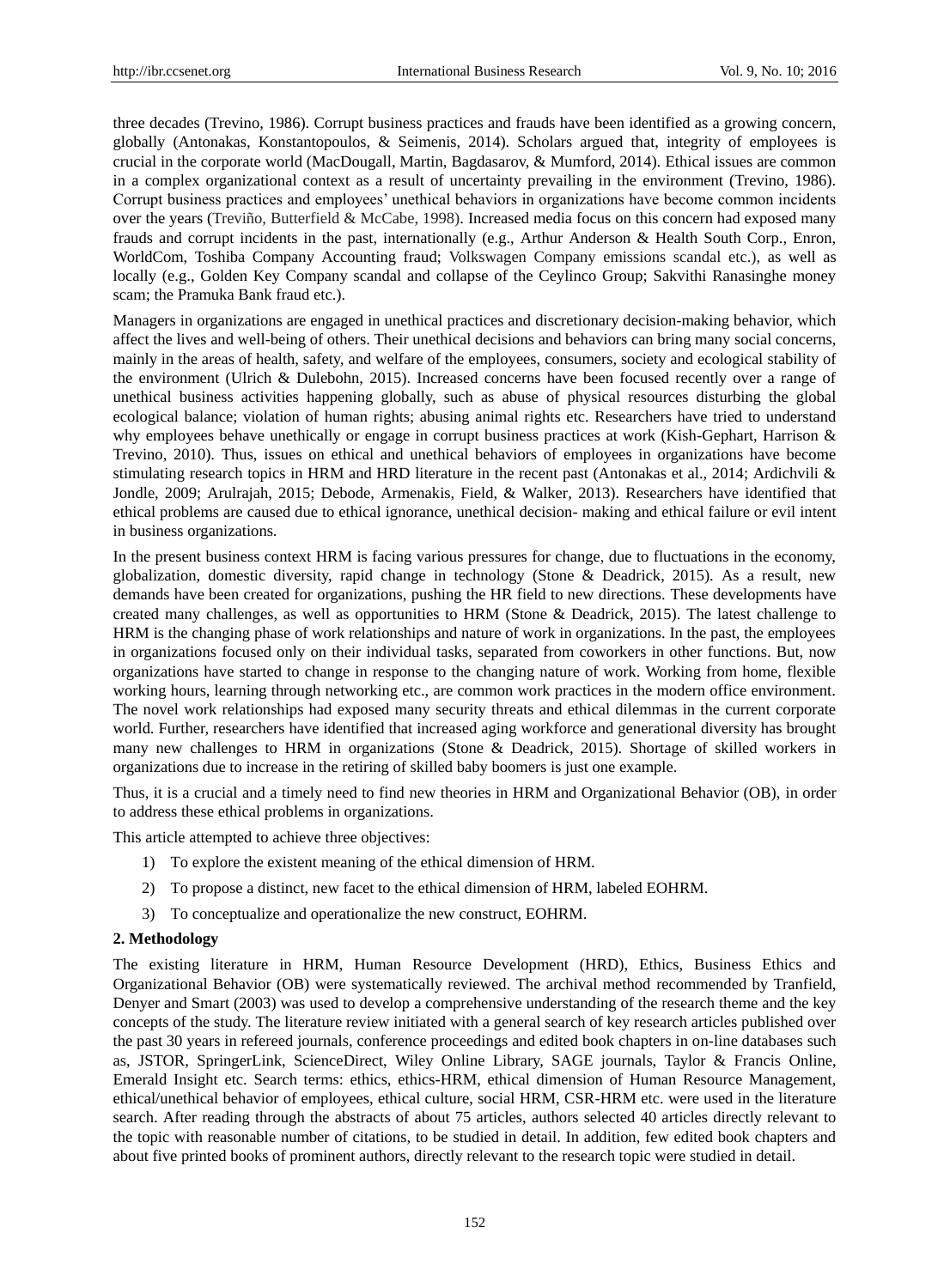# **3. Ethics**

In order to understand the concept of EOHRM it is appropriate to know the meaning of 'ethics' first. There are many scholarly definitions to ethics as summarized in Table 1 below.

| Source                            |                                                      | Definition                                                                                                                                                                                                                                                                                             |
|-----------------------------------|------------------------------------------------------|--------------------------------------------------------------------------------------------------------------------------------------------------------------------------------------------------------------------------------------------------------------------------------------------------------|
| The Compact Oxford Dictionary,    |                                                      | Ethics are related to morals, or treating of moral problems.                                                                                                                                                                                                                                           |
| as cited in Armstrong (2014)      |                                                      | Thus, 'ethical' is denoted as relating to morality.                                                                                                                                                                                                                                                    |
| The Oxford Dictionary             | $\overline{\phantom{0}}$<br>$\overline{\phantom{0}}$ | Ethics deals with moral principles and considered as a branch of knowledge;<br>moral philosophy (singular).<br>Ethics are moral principles that govern an individual/group behavior or<br>conduct of an activity (plural).                                                                             |
| <b>Collins English Dictionary</b> | $\overline{\phantom{0}}$<br>$\overline{\phantom{0}}$ | Ethics is the philosophical study of the moral values of human conduct and,<br>about the rules and principles that should govern it (singular).<br>Ethics are social, religious, or civil codes of behavior of an individual,<br>particular group or profession, that are considered correct (plural). |
| Opatha (2009)                     | $\overline{\phantom{0}}$                             | Ethics are moral beliefs and, rules or obligations with regard to right and<br>wrong.                                                                                                                                                                                                                  |
| Armstrong, (2014, p. 96)          | $\overline{\phantom{0}}$                             | Ethics is concerned with decision-making and rulings about what is the<br>right course of action to take.                                                                                                                                                                                              |
| Luthans (2013, p. 46)             | $\overline{\phantom{0}}$                             | Ethics are related to moral issues and choices, and they deal with right and<br>wrong behavior.                                                                                                                                                                                                        |
| Dessler (2013, p. 461)            | $\overline{\phantom{0}}$                             | Ethics are principles of conduct governing an individual or a group. Ethics<br>are mainly the standards you use to decide what your conduct or behavior<br>should be.                                                                                                                                  |
| De Silva & Opatha (2015, p. 9)    |                                                      | Ethics are principles about right and wrong or good and bad behavior of<br>the individuals or groups.                                                                                                                                                                                                  |

Ethics has been defined in many different ways (Table 1). Scholars have used the word "moral" in many forms in the definitions: moral principles, moral values, moral beliefs, moral rules or obligations, moral judgment etc. Thus, authors identified a common thread: "ethics are moral beliefs and rules or obligations with regard to right and wrong. Further, ethics deal with moral principles and values, which govern human behavior/conduct of individual or groups on what is "right and wrong".

However, in the day-to-day business, the words "ethical" and "moral" are used interchangeably. To denote people considered good and their right actions, word "ethical" is used instead of "moral". Similarly, to imply bad people and their wrong actions, the word "unethical" is used instead of "immoral". Although "ethical" and "moral" are used interchangeably in the daily use to explain individual or group behavior/conduct, scholars argued that they are two different concepts (Beauchamp & Bowie, 1983, cited in Armstrong, 2014).

# **4. HRM and Its Role in the Context of Ethics**

Authors reviewed few Scholarly definitions of "HRM" in order to understand its role in creating an ethical workforce in the organization. Scholars have defined HRM in many different ways:

In the international context, Dessler (2013) defined HRM as a process of key HR functions, such as acquiring, training, appraising, rewarding employees, seeing to labor relations and welfare needs of employees. Armstrong (2014) defined HRM as a strategic, combined and clear approach to the development and welfare of employees at work. According to Boxall and Purcell (2003), cited in Armstrong (2014), HRM is the management of all activities concerned with employees in the organization. An early researcher in HRM, Lado and Wilson (1994) defined HRM as a set of unique activities, functions and processes, which are aimed at attracting, directing and maintaining the organization"s Human Resources.

In the local context, Opatha, (2009) defined HRM as "the efficient and effective utilization of human resources to achieve the goals of an organization." Further argued that only HRM could make things happen, where as other resources in the organization only make things possible. A similar view was noted in the local context: "Human Resource (HR) or the people factor (PF) is considered as the most valuable resource out of many other resources (financial, physical, information etc.) in an organization" (Dharmasiri, 2015).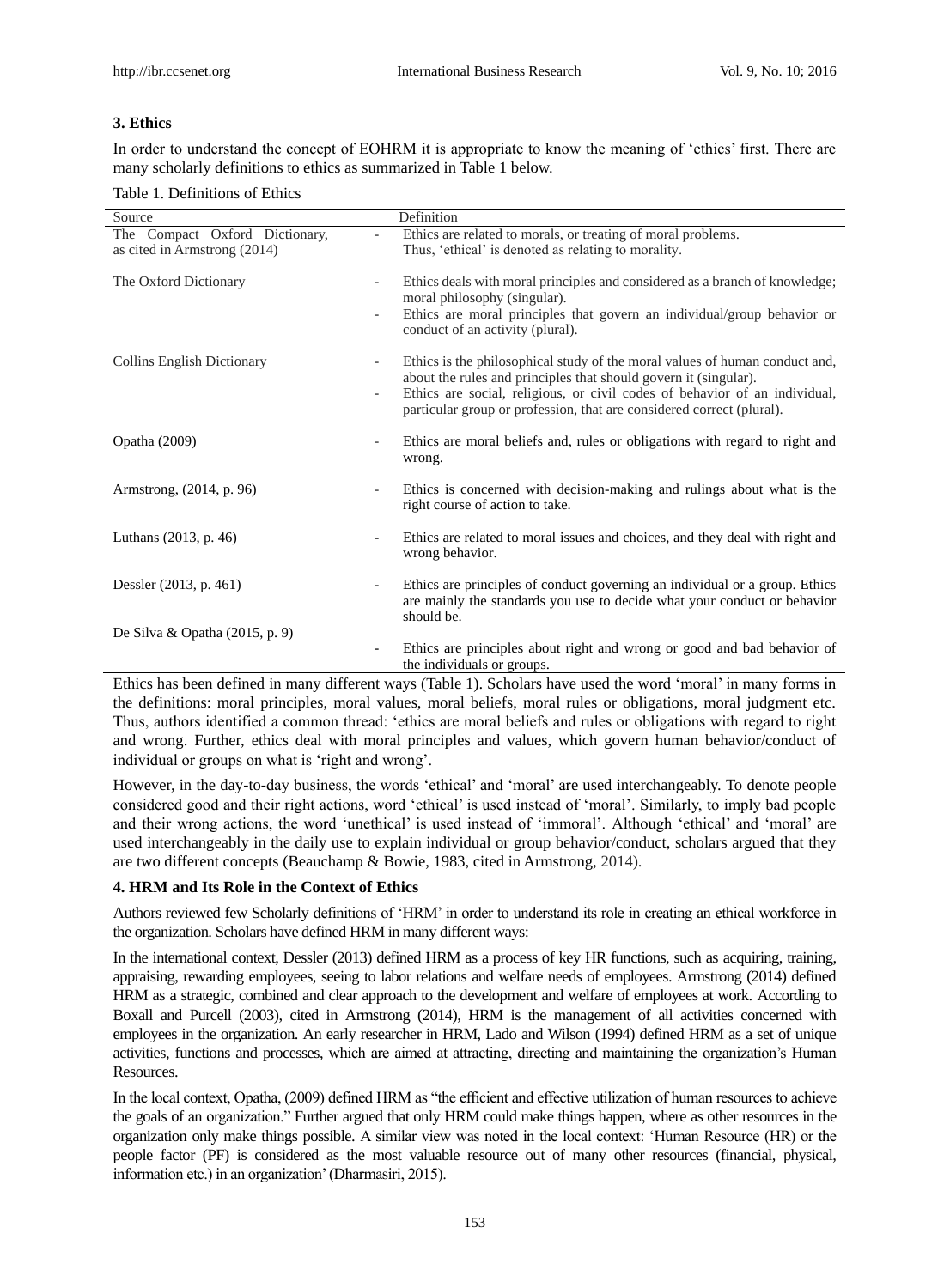HRM is about "all aspects of how people are being employed and managed in organizations". Human Resource (people factor) is the most vital resource out of all other organizational resources such as money, machines, materials, methods etc., because the establishment, modification and fulfillment of organizational goals happen only if there is Human Resource available. Thus, HRM is considered as a critical factor in an organization.

Over the past three decades, many researchers have stressed the importance of HRM functions and practices in creating an ethical context in an organization (Ardichvili & Jondle, 2009; Buckley et al., 2001; Foote, 2001; Hosmer, 1994; Palomino & Martinez, 2011; Parboteeaha, Seriki & Hoegl, 2014; Thite, 2013). To highlight few insights from the researchers: Hosmer (1994) argued that, the organizations which are engaged in moral precepts have a greater chance of success than the organizations which are involved in corrupt and immoral behavior; Buckley et al.(2001) believed that, HRM could lead the organizations towards conducting business in an ethical manner, hence, HRM practices could play a major role in development of an ethical organization; Foote (2001) believed, the standing of an organization"s HRM functions has a high impact on its HRM"s ability to influence ethical behavior of employees; Ardichvili & Jondle (2009) stated that, HRM and HRD"s role as a key player is important in several activities in the organization, for example, to develop an ethical culture favorable to ethical behavior, ethical training for employees of all levels, development of codes of ethics etc.; Parboteeaha et al. (2014) too agreed that, HRM functions can play an active role in building an ethical culture and climate in an organization. Hence, research on HRM in promoting ethics in organizations had become a key research topic, as HRM practices are believed to have a heavy influence on employees (Palomino & Martinez, 2011). Thus, HRM plays a crucial role in promoting ethics in an organization. Despite the critical, and proactive role of HRM in instilling ethics and values into HR policies, procedures and philosophy, research on HRM and HRD roles in ethics have been found still limited (Thite, 2013). Hence, it is timely to draw academicians' and professionals' attention to re-think, what has been already done and what innovations could be introduced to HRM and HRD literature in the future, to address the increasing ethical issues in the corporate world.

## **5. Ethics-HRM Debate**

The Harvard analytical model for HRM (Beer et al, 1984, cited in Armstrong, 2014) proposed that HRM should be concerned with the enrichment of individual and communal well-being. Further argued that any emphasis on ethics and employee well-being in the HR debate has been challenging. They claimed that the ethical aspect of HR policy and practice has almost been ignored in the recent texts on HRM, as a result of the focus of HRM being shifted to other areas such as `strategic-fit' and `best practice' methods, rather than well-being of employees. However, the idea: "HRM should be concerned itself with the enrichment of individual and societal well-being', is evolving for many decades (Kant, 1956, cited in Jack, Greenwood & Schapper, 2012). Apart from the society"s well-being, the employees" welfare aspect of the organization had received much scholarly attention over the years. Early scholars in the "ethics-HRM" debate (e.g., Greenwood, 2002; Greenwood, 2007; Legge, 1998; Winstanley & Woodall, 2000) reviewed and developed the current position of the ethical dimension of HRM, initially differentiating the ethical outlook of HRM from its critical viewpoint and the key framework. For example, according to Greenwood (2002) the ethical analysis of HRM has taken two forms: (i) the application of Kantian and utilitarian ethical theories to the whole of HRM, and (ii) the application of justice and fairness theories to specific HRM practices. Immoral HRM practices and unethical treatment towards employees in organizations, have contributed to the long-standing "ethics-HRM" debate (Greenwood, 2002; Greenwood, 2005; Greenwood & De Cieri, 2007; Heeray, 2008; Jack et al, 2012; Legge 1998; Winstanley, Woodall & Heery, 1996; Winstanley & Woodall, 2000; Van Buren, Greenwood & Sheehan, 2011). Researchers have identified that, HR ethical issues were mostly connected with lack of respect and concern for the employees and their sustainable well-being. For example, extended working hours had increased work stress and poor health problems of employees at work, leading to many social problems. Early scholars (Kant, 1956, cited in Jack et al., 2012) too were concerned about how the organizations have been treating their employees. Hence, Armstrong (2014) argued that to avoid such ethical HR issues and dilemmas in organizations, it is important to apply social responsibility towards their employees' and the society.

Many researchers have added valuable insights to the enduring "ethics-HRM" debate (Beer et al, 1984, cited in Armstrong, 2014; Greenwood, 2002; Greenwood, 2005; Greenwood, 2007; Greenwood & De Cieri, 2007; Greenwood & Freeman, 2011; Heery, 2008; Jack et al., 2012; Khan, 2014; Legge, 1998; Van Buren et al., 2011; Winstanley & Woodall, 2000). To explain this in just one sentence: the 'ethics-HRM' debate is principally about the organization"s attention on treating their employees in an ethical manner, and being concerned about their well-being.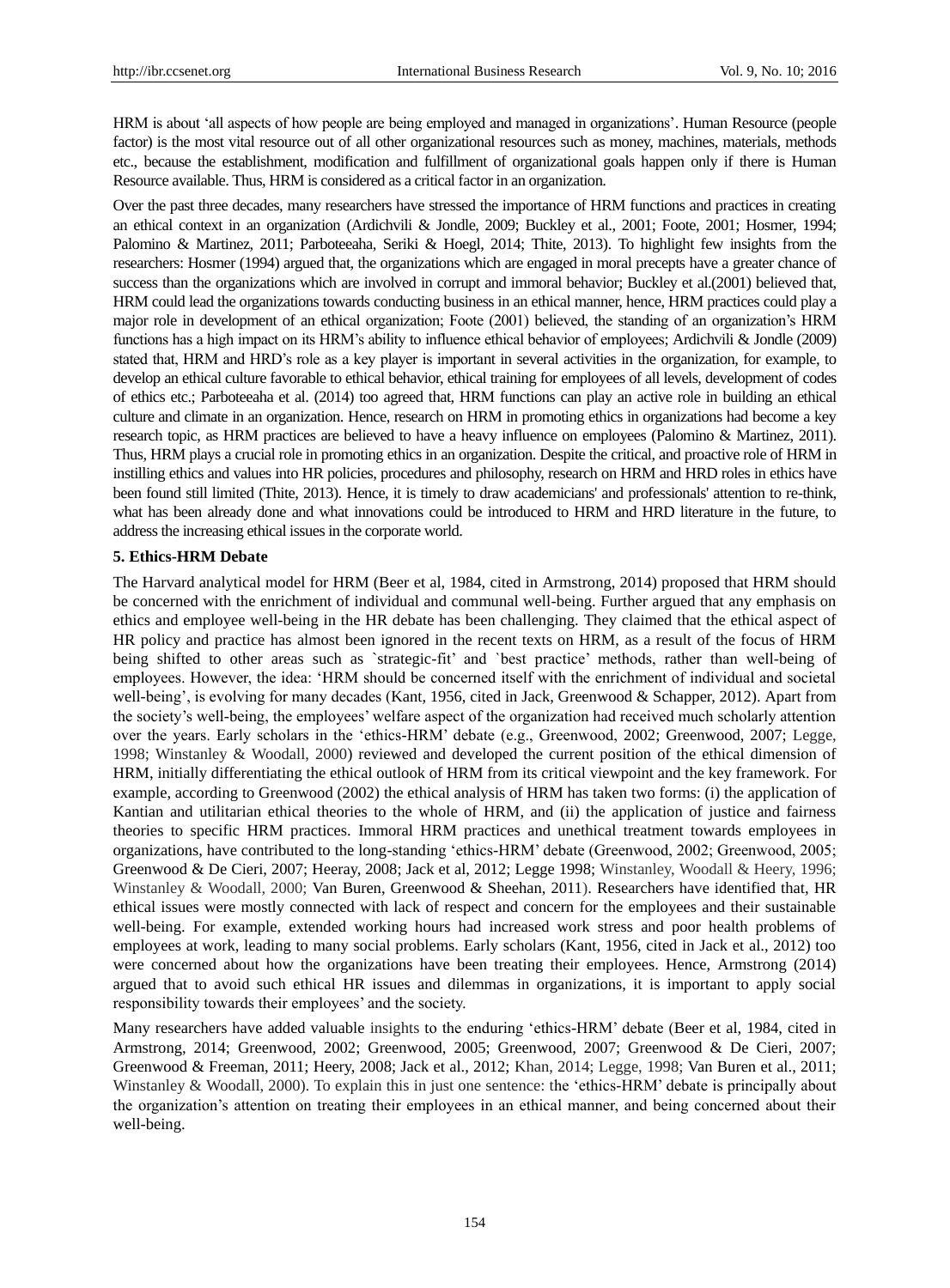## **6. First Meaning to the Ethical Dimension of HRM**

# *"To perform HRM functions ethically, in order to maintain justice, fairness and well-being towards its stakeholder"*

This is the present well-established facet of the ethical dimension of HRM, or the "social" aspect of it. Scholars (Guest, 2002; Greenwood, 2002; Greenwood & Freeman, 2011; Jack et al., 2012; Legge, 1998; Winstanley et al., 1996) have established a common view with regard to the ethical dimension of HRM in organizations. They agreed that HRM plays a critical role in organizational needs for social justice, including employees" and societal wellbeing, in addition to its supportive role in the financial outputs. (Beer et al., 2007, cited in Armstrong, 2014)'. Thus, to maintain justice, fairness and well-being towards an organization"s stakeholders, it is crucial to perform the HRM functions ethically.

The idea, "HRM should be concerned with the enrichment of employees and societal well-being", has been evolving over many decades. This aspect is highlighted in Carroll (1979) as the Corporate Social Responsibility (CSR) of an organization. It is also labeled as Corporate Social Performance (CSP) of an organization. Literature revealed that, this concept has been growing for many decades as early as since 1930s (Berle & Means, 1932, cited in Carroll, 1979). The society expects from an organization something over and above its lawful requirements, which is reflected as the "ethical social responsibility" of an organization (Carroll, 1979). Organizations display CSR when they conduct their business in an ethical manner, considering the overall impact of their functions (internal, social, environmental and economic), going beyond compliance. Armstrong (2014) noted that, CSR is generally concerned with how companies function in a responsible manner towards their stakeholders, including how they manage their people ethically.

Luthans (2013) argued that, since ethics influence how the employees are being treated ethically and their well-being in organizations, they in turn affect employee job performance. Opatha (2009) stated that the evaluators must give due consideration to the ethics of performance evaluation (PE), and failure in this responsibility would lead to many organizational issues. Conducting HRM functions ethically towards the society and the environment is crucial for the benefit of the organization and its employees. In a recent survey (Schmidt et al., 2012) on HRM efforts for environmental sustainability, researchers identified that organizations" interest towards "greening" is beneficial not only for the environment, but it also influences organizations" increasing of financial performances and engaging of employees.

Many researchers (Ardichvili & Jondle, 2009; Arulrajah, 2015; Greenwood, 2013) have identified that the probable areas causing ethical concerns in HRM, in terms of unethical business practices in organizations are: canvassing and favoritism in hiring, training and development; sexual harassment; inconsistent disciplinary measures; discrepancies in maintaining confidential records of employees; gender discrimination in hiring and promotion; recording of incorrect performance factors in appraisals; health hazards of consumers and environmental green issues etc.

Through the above literature, authors identified that there is a traditional, well-established "social" aspect to the ethical dimension of HRM. This phenomenon highlighted a unique feature of the HRM functions, which is concerned about the social well-being of the organization"s stake holders: employees, customers, shareholders, society and the environment. Scholars have already labelled this feature as 'CSR-HRM' or 'CSP-HRM' (Carroll, 1979; Greenwood, 2013) of the ethical dimension of HRM. Thus, conceptually, authors established that the "Social" aspect or "CSR-HRM" aspect of an organization is the first meaning to the ethical dimension of HRM.

## **7. Proposed Second Meaning to the Ethical Dimension of HRM**

# *"To direct HRM functions to create and enhance ethicality within employees, in order to make an ethical workforce in the organization".*

The theme of this article is 'towards extending the ethical dimension of human resource management'. The authors argued that, there are two possible meanings to the ethical dimension of HRM. The first meaning, "social" aspect of the ethical dimension of HRM has already been discussed in detail. HRM has been analyzed at many different approaches over the past several years (e.g., Strategic HRM, Green HRM, e-HRM, Strategic-fit, High Performance Work Practices, Bundles of HRM Practices etc.). In addition, many existent scholars have explored the ethical dimension of HRM from its social aspect (CSR-HRM) or the welfare needs of their stakeholders. Ironically, this facet has been called ethics-HRM in many instances, whereas only the CSR aspect in the ethical dimension of HRM has been discussed. Literature revealed, no theoretical or empirical investigation has been conducted, specifically in Sri Lanka, and perhaps globally, to explore how HRM functions could be ethically oriented, or how HRM functions could be directed to create, enhance and maintain ethicality within employees,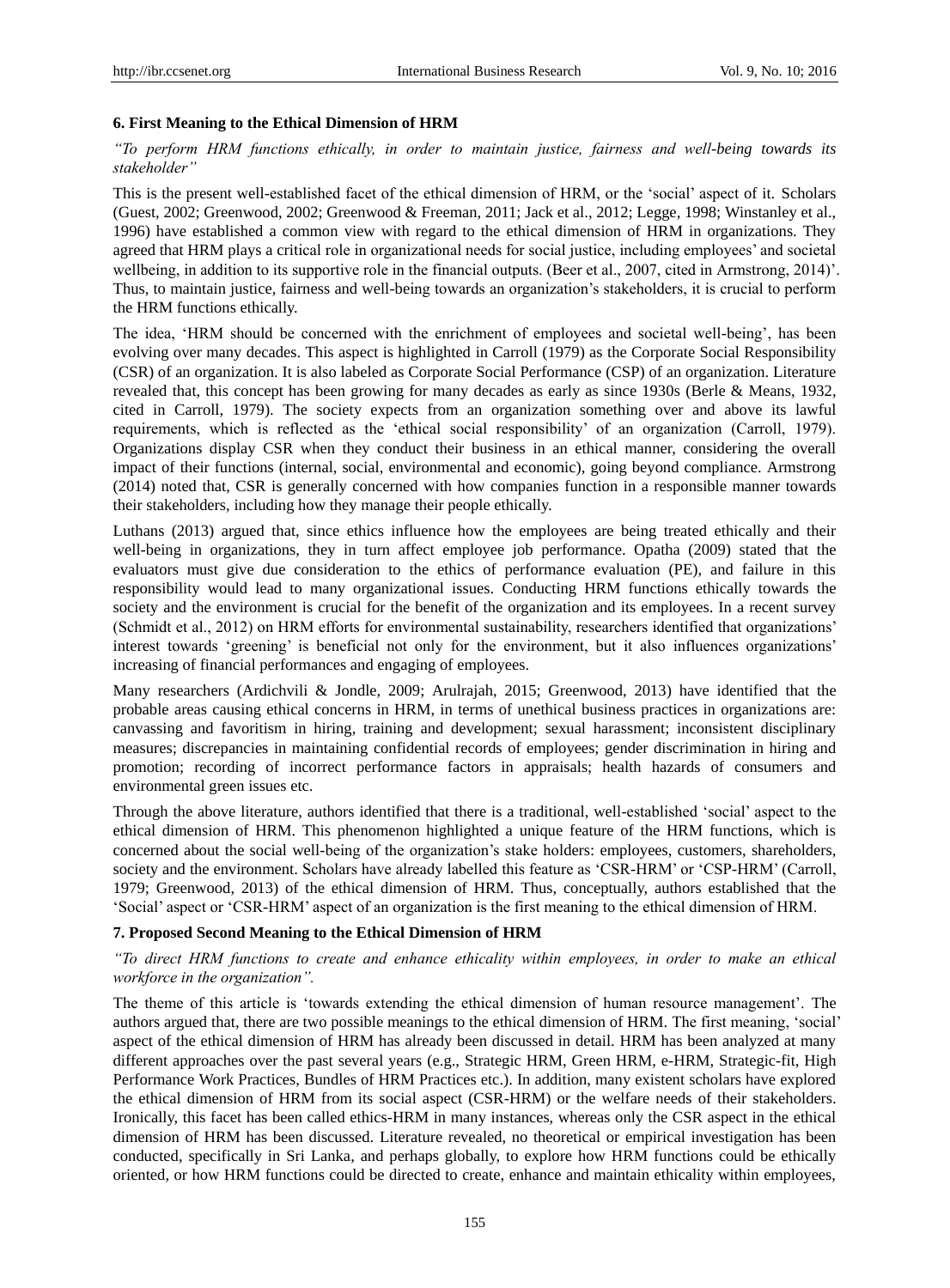in order to make an ethical workforce in the organizations. Authors propose this feature as the second connotation to the ethical dimension of HRM, and labeled it as "Ethical Orientation of HRM" or EOHRM. The new concept, EOHRM differs from the "social" aspect of the ethical dimension of HRM, or CSR-HRM in its conceptualization as well in its operationalization.

EOHRM is "to direct functions in the major HRM fields (acquire, develop and retain) to create, enhance and maintain ethicality within employees, to make an ethical work force in the organization". "Ethicality" is a related form of the word "ethical" which means "pertaining to the principles of morality or morals, or dealing with right and wrong behavior or conduct (dictionary.com)'. Thus, EOHRM guides HRM functions towards creating, enhancing and maintaining principles of morality within employees or their moral beliefs on the distinction between right and wrong, or good and bad behavior/conduct at work. EOHRM incorporates ethical aspects into key HRM functions, to make an ethical work force in the organization. This is in contrast to the CSR-HRM or to perform HRM functions ethically, in order to maintain justice towards the organization"s stakeholders.

This vital aspect of the ethical dimension of HRM has been given less attention in the existent literature, and not been researched theoretically or empirically in the past locally, and perhaps globally. The need to create, maintain and retain ethical employees in organizations has been discussed in many global forums. Creating an ethical workforce in organizations through EOHRM would add many valuable implications to the organization"s stakeholders. For example, "The Inside Business" the Hampton Roads Business Journal (pilotonline.com) highlighted the roles of HRM functions in generating, maintaining and retaining ethical employees in organizations. It emphasized, hiring process is the starting point of maximizing ethical behaviors in employees at work. Further, it stressed the importance and need of complimenting the potential employees' knowledge, skills and abilities with moral values (respect for others and rules and regulations), and states, "personal integrity and high ethical standards are indispensable qualities to possess." Dessler (2013) argued that, when there are no strong ethical standards in place, simple financial performance-oriented incentives may cause unethical behavior in organizations. Hence, to establish strong ethical standards in organizations, this renewed focus on the ethical dimension of HRM or EOHRM is a critical and a timely need.

This article established that there are two possible meanings to the ethical dimension of HRM:

(i) *To perform HRM functions ethically*, in order to maintain justice, fairness and well-being towards the stakeholders. This facet is the "social" aspect of ethical dimension of HRM, and labeled as the CSR, CSP or "CSR-HRM".

(ii) *To direct HRM functions to create, enhance and maintain ethicality* within employees, in order to make an ethical workforce in the organization. This is the proposed second meaning to the ethical dimension of HRM, and labeled as the Ethical Orientation of HRM or "EOHRM".

## **8. Conceptualization of Ethical Orientation of HRM (EOHRM)**

Understanding how EOHRM differs from the existing CSR-HRM is vital to operationalize EOHRM. It is identified as a new concept in HRM literature, and operationalized based on the major fields of HRM: acquire, develop and retain. EOHRM differs from the existent "social" aspect of the ethical dimension of HRM, which is aimed at conducting HRM functions ethically in an organization towards the well-being of its stakeholders. The EOHRM is based on the second meaning: to direct functions in the major HRM fields (acquire, develop and retain) to create, enhance and maintain ethicality within employees, in order to generate an ethical work force in the organization.

"Ethicality" is about the extent to which current employees deal with moral standards or principles of morality, relating to right and wrong behavior, when performing their official roles and other roles apart from the work settings. Ethicality is defined as "the extent to which employees in a particular organization think, decide, act and react morally'. In other words, it is the degree of moral goodness of employees. Ethicality can exist at two levels: (i) individual level, which can be labeled as "personal ethicality" and (ii) group level, which can be labeled as 'collective ethicality'.

Since EOHRM is a new concept, there are no established definitions available in the existent literature. Hence, authors constructed a working definition for EOHRM based on the influence of three aspects: (i) the existing scholarly definitions of ethics and HRM; (ii) HRM and its role in the context of ethics, and (iii) the proposed second meaning to the ethical dimension of HRM.

## *8.1 The Working Definition of EOHRM*

"Ethical Orientation of HRM or EOHRM is the extent to which HRM functions have been directed to create, enhance and maintain ethicality within employees, in order to make an ethical work force in the organization."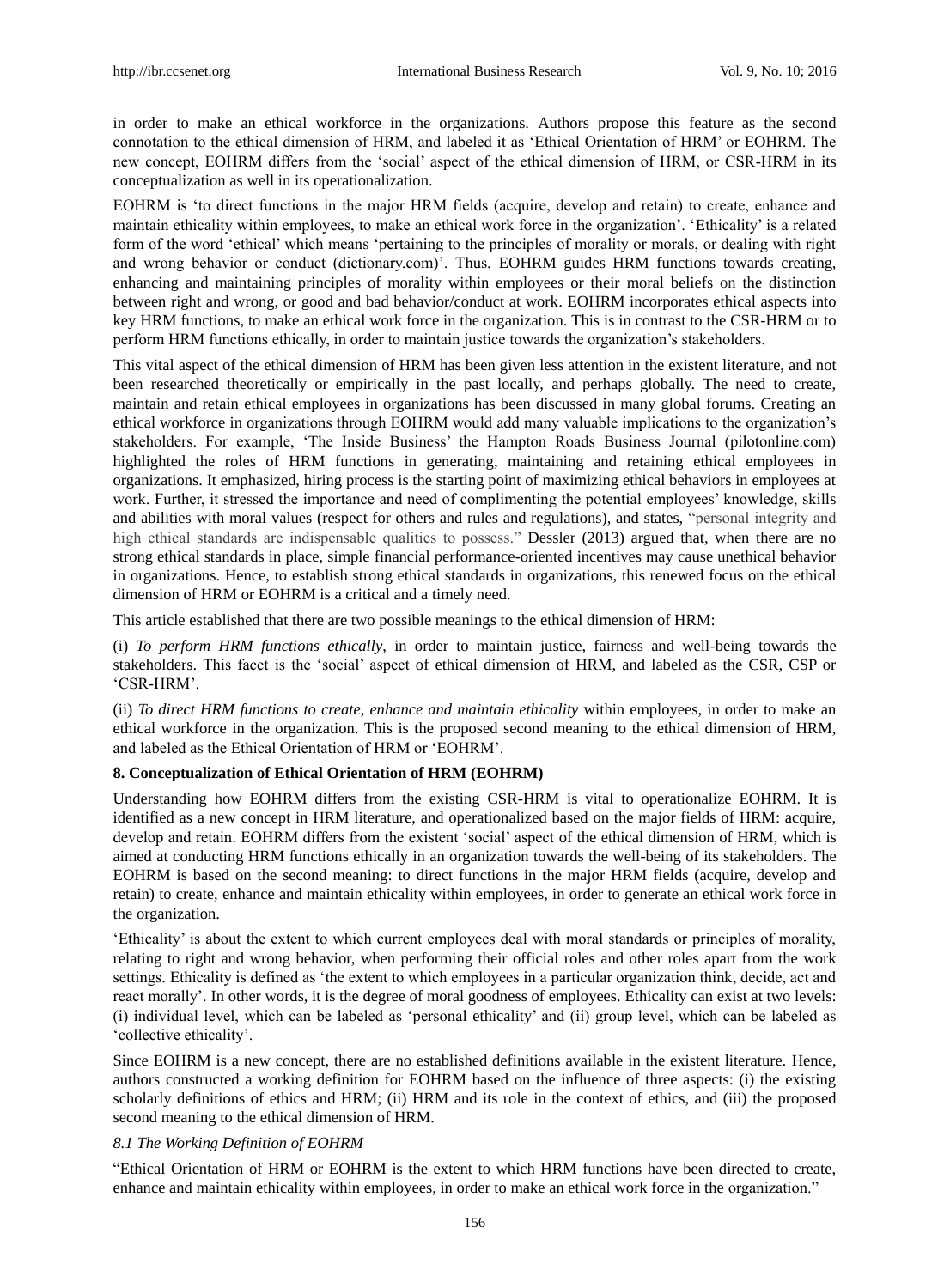Further, the EOHRM may alternatively be called as "Moral-HRM". It is about embedding ethical or moral aspects into HRM functions, in order to transform normal employees into ethical or moral employees. EOHRM exists to provide the organization with an ethical workforce.

# **9. Operationalization of Ethical Orientation of HRM (EOHRM)**

EOHRM is "the extent to which HRM functions have been directed to create, enhance and maintain ethicality within employees, in order to make an ethical work force in the organization". It includes incorporation of ethical aspects into the main HRM functions. The operationalization of EOHRM is based on the key HRM functions and prominent HRM literature (Armstrong, 2014; Dessler, 2013; Jackson & Schuler, 1995; Opatha, 2009). Accordingly, EOHRM comprises of three dimensions: Acquire, Develop and Retain. The three dimensions are further expanded into their respective elements, as detailed below.

| <b>Elements</b> |
|-----------------|
|                 |

| Acquire | Job Analysis, Recruitment, Selection, Hiring, Induction. |  |  |
|---------|----------------------------------------------------------|--|--|
|         |                                                          |  |  |

DevelopPerformance Evaluation, Training & Development.

Retain Pay Management**,** Welfare Management, Incentives Management, Management of Promotions, Discipline Management, Grievance Management

Following example describes how ethical aspects could be incorporated into HRM functions, in the process of operationalization of EOHRM.

'Acquiring' is a main field in the HRM architecture, with five HRM functions: job analysis, recruitment, selection, hiring and induction (Armstrong, 2014; Dessler, 2013; Jackson & Schuler, 1995; Opatha, 2009). EOHRM, is to direct HRM functions to create, enhance and maintain ethicality within employees in organizations. As the initial step in this process, HRM functions would be directed to *attract, select, hire and induct ethical candidates* into the organization. To ensure this, EOHRM functions should include systematic ethics screening aspects in the process of "Acquiring", or to the functions of acquiring (Job Analysis, Recruitment, Selection, Hiring and Induction, as proposed below.

*Job Analysis:* To include ethical qualities as a duty in Job Description, and ethical competencies as an exceptional element in Job Specification.

*Recruitment:* To include ethics-related aspects in the recruitment policies of the organization, and to communicate the employer"s ethical concerns through recruitment.

*Selection:* To select applicants who are sufficiently aware of ethics to fill job vacancies, and to select applicants who have been ethical as citizens under their private life domain. Techniques such as, examination of behavioral information from resumes or behavioral-interviews, reference/background checks, integrity screening tests and posing ethical dilemmas in the interview can be used as methods of the selection.

*Hiring*: To include ethical standards expected from the new employee in a pledge, explain and get it signed, and to include ethical standards expected from the new employee in the offer letter.

*Induction*: To include components in the induction programs to make new employees familiar with ethics and the organizational goal in making employees ethical. Also programs are developed to show ethical behavior of current employees or their ethical role models.

In the same manner, ethical aspects could be included into the other two domains, Develop and Retain. In the process of operationalization, the three dimensions of EOHRM, acquire, develop and retain, are further expanded into elements and sub-elements. The sub-elements indicate the ethical aspects of the respective elements (Table 2) and would direct through to prepare the respective question items from EOHRM.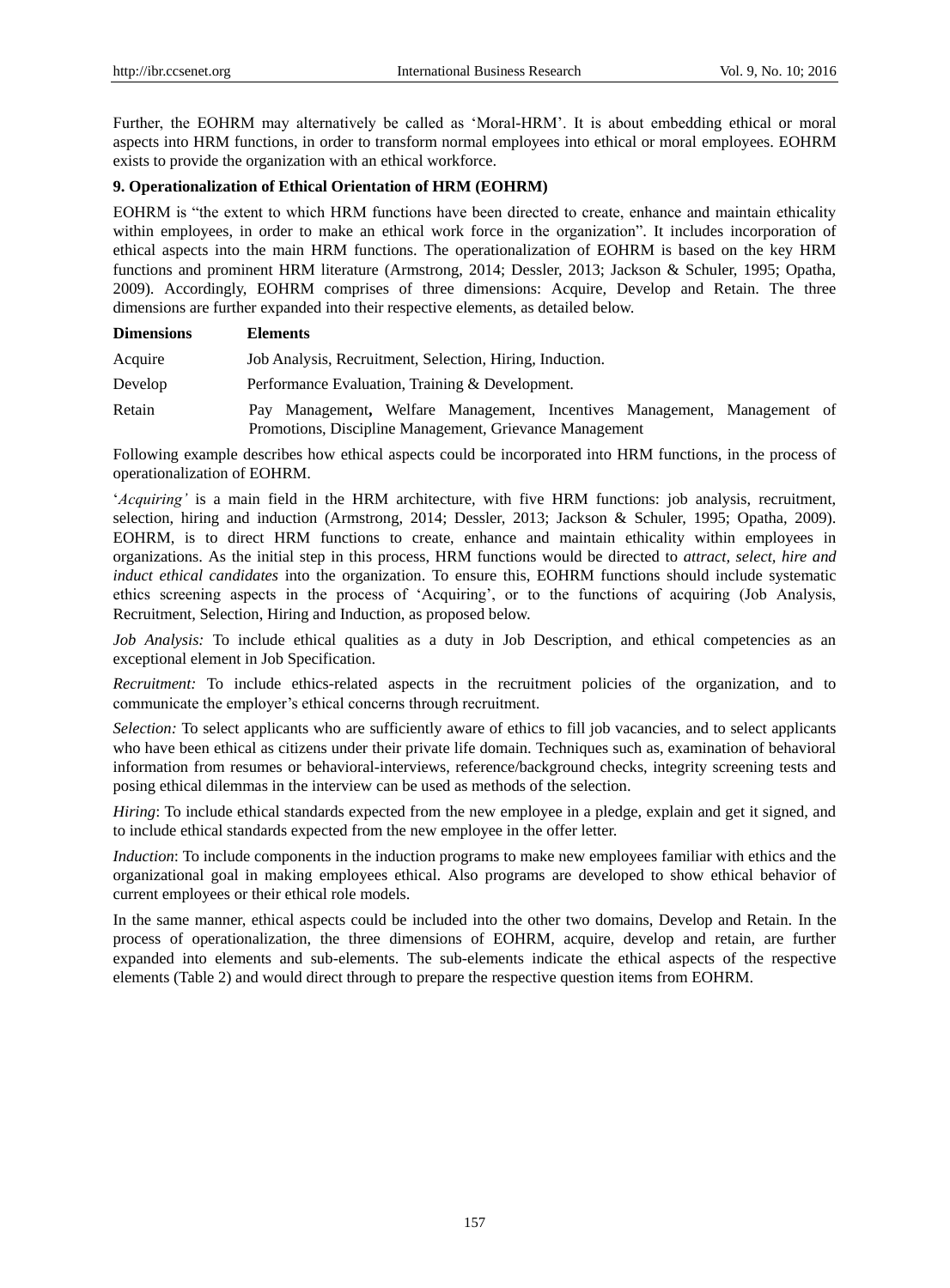| Dimensions | Elements            | Sub-elements                                                                       |
|------------|---------------------|------------------------------------------------------------------------------------|
| Acquire    | <b>Job Analysis</b> | - to include ethical dimensions as a duty in Job Description                       |
|            |                     | - to include ethical competencies as a special requirement in job specification.   |
|            | Recruitment         | - to include ethics-related criteria in the recruiting messages of the company.    |
|            |                     | - to communicate the employer's concern about ethics through recruitment           |
|            |                     | efforts.                                                                           |
|            | Selection           | - to select applicants who are sufficiently aware of ethics to fill job vacancies. |
|            |                     | - to select applicants who have been ethical as citizens under their private life  |
|            |                     | domain.                                                                            |
|            | Hiring              | - to include ethical standards expected from the new employee in a pledge,         |
|            |                     | explain and get it signed.                                                         |
|            |                     | - to include ethical standards expected from the new employee in the offer         |
|            |                     | letter.                                                                            |
|            | Induction           | - to make new employees familiar with ethics and organizational efforts in         |
|            |                     | making employees ethical.                                                          |
|            |                     | - to develop induction programs showing ethical behavior of current                |
|            |                     | employees.                                                                         |
| Develop    | Performance         | - to evaluate employee's job performance according to ethics-related criteria.     |
|            | Evaluation          | - to include a separate component for progress on ethicality in the performance    |
|            |                     | feedback interview.                                                                |
|            | Training &          | - to impart right knowledge and skills about ethics (societal, professional and    |
|            | Development         | individual ethics etc.) to each employee through a training program exclusively    |
|            |                     | designed for making employees ethical.                                             |
|            |                     | - to do training needs analyses to identify training needs of employees in         |
|            |                     | respect of ethics.                                                                 |
| Retain     | Pay Management      | - to integrate ethical standards, in addition to performance levels when           |
|            |                     | considering pay.                                                                   |
|            |                     | - to connect 'input equity' of pay to ethical performance and ethical              |
|            |                     | competence.                                                                        |
|            | Incentives          | - to give financial incentives to employees for their ethical performance of job.  |
|            | Management          | -to give non-financial incentives such as praises and recognitions to employees    |
|            |                     | for their ethical behavior.                                                        |
|            | Welfare             | - to provide certain welfare services, such as time-off services, advances and     |
|            | Management          | loans, transport services etc., to only those who are ethical.                     |
|            |                     |                                                                                    |
|            | Management of       | - to consider ethicality of the employee as a main criterion for giving            |
|            | Promotions          | promotions.                                                                        |
|            |                     | - to appoint members who are highly ethical to promotion committees.               |
|            | Discipline          | -to formulate and publish rules of conduct relating to ethics.                     |
|            | Management          | -to develop a progressive disciplinary system to punish employees who violate      |
|            |                     | the rules with regard to right and wrong.                                          |
|            | Grievance           | -to allow 'whistle-blowing' in the organization.                                   |
|            | Management          | -to appoint an 'ethics officer' to deal with claims of unethical behavior.         |

## Table 2. EOHRM- Dimensions, Elements and Sub-elements

The above dimensions, elements and sub-elements would guide towards developing an instrument to measure the novel construct, EOHRM in an organization. In the measuring instrument, ethical aspects should be included in each element and question item of EOHRM. The ethics related details under sub-elements would guide towards constructing the question items in the measurement instrument of EOHRM.

#### **10. Conclusion**

This article attempted to achieve three objectives: (i) to explore the existent meaning of the ethical dimension of HRM; (ii) to propose a distinct, new facet to the ethical dimension of HRM, labeled EOHRM and (iii) to conceptualize and operationalize the proposed construct EOHRM, guiding towards a measurement instrument. Firstly, the authors explored the ethical dimension of HRM and identified that there are two possible meanings to it. The first meaning is "to perform HRM functions ethically, in order to maintain justice, fairness and well-being towards the stakeholders". This is the well-established, existing meaning of the ethical dimension of HRM, or the "social" aspect of ethical dimension of HRM. Scholars (Carroll, 1979; Greenwood, 2013) labeled this concept as the CSR or CSP of HRM. Secondly, the authors identified a possible second meaning to the ethical dimension of HRM, and labeled it as Ethical Orientation of HRM or EOHRM. This construct is "to direct HRM functions to create, enhance and maintain ethicality within employees, in order to make an ethical workforce in the organization. This is a distinct aspect of the ethical dimension of HRM, in contrast to the existing "social" aspect. Ethical Orientation of HRM or EOHRM is proposed as a new construct to address issues connected with ethicality within employees, and unethical behavior of employees at work. Finally, the authors constructed a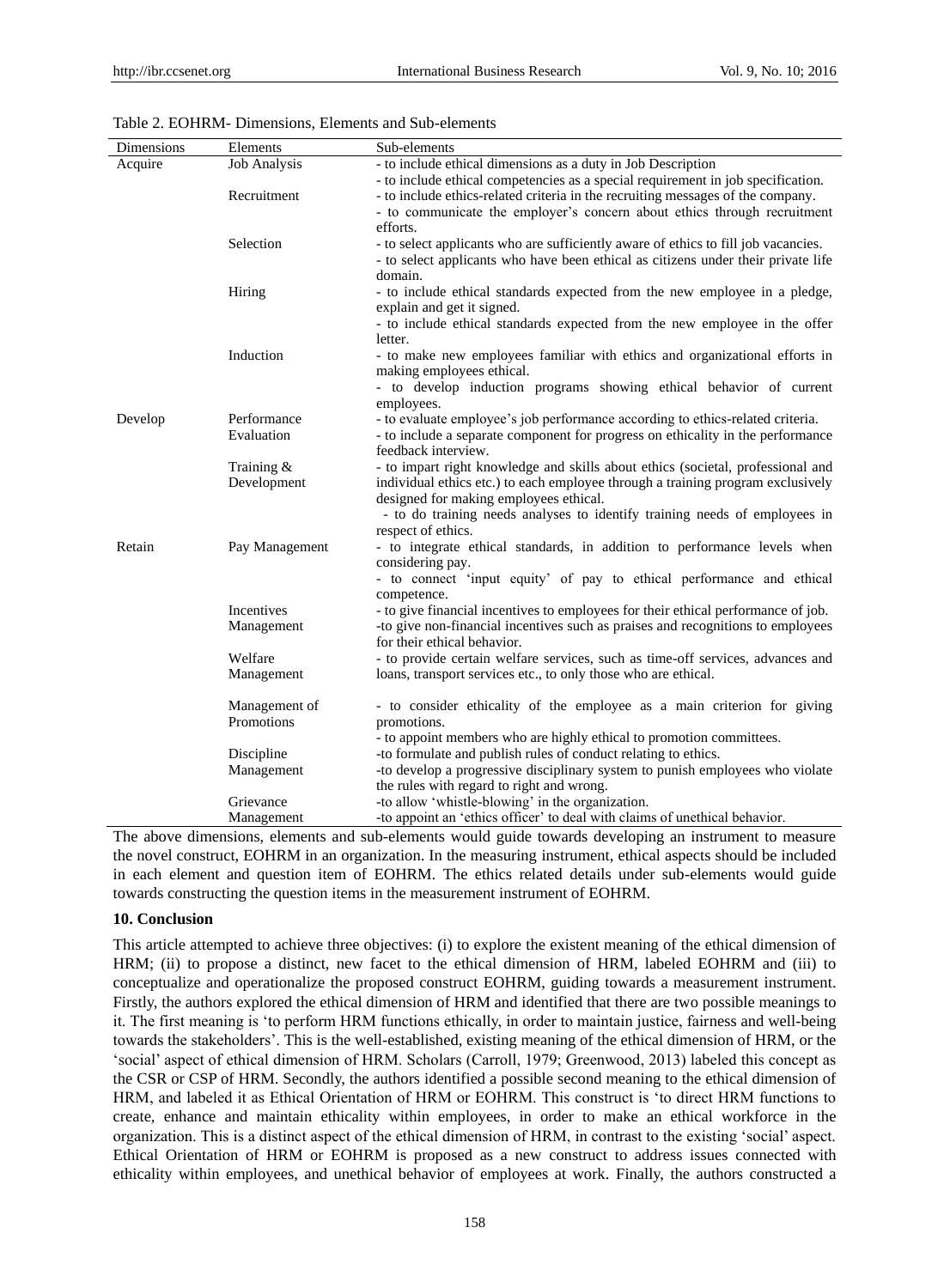working definition for EOHRM, conceptualized and operationalized the concept towards developing an instrument to measure EOHRM.

Originality of this article is it identified a second connotation to the ethical dimension of HRM and proposed a new construct to HRM literature labeled "Ethical Orientation of HRM (EOHRM), which can be considered as a valuable contribution to the HRM and Organizational Behavior (OB) literature. Hence, this paper has a significant utility for future research.

# **References**

- Antonakas, N. P., Konstantopoulos, N., & Seimenis, I. (2014). Human Resource Management's role in the public sector and the level of corruption: The case of Greek Tax Administration. *Procedia-Social and Behavioral Sciences*, *148*, 455-462. http://dx.doi.org/10.1016/j.sbspro.2014.07.065
- Ardichvili, A., & Jondle, D. (2009). Ethical business cultures: a literature review and implications for HRD. *Human Resource Development Review, 8*(2), 223-244. http://dx.doi.org/10.1177/1534484309334098
- Armstrong, M., & Taylor, S. (2014). *Armstrong's handbook of human resource management practice*. Kogan Page Publishers.
- Arulrajah, A. A. (2015). Contribution of Human Resource Management in Creating and Sustaining Ethical Climate in the Organizations. *Sri Lankan Journal of Human Resource Management*. *5*(1), 31-44.
- Buckley, M. R., Beu, D. S., Frink, D. D., Howard, J. L., Berkson, H., Mobbs, T. A., & Ferris, G. R. (2001). Ethical issues in human resources systems. *Human resource management review*, *11*(1), 11-29. http://dx.doi.org/10.1016/S1053-4822(00)00038-3
- Carroll, A. B. (1979). A three-dimensional conceptual model of corporate performance. *Academy of management review*, *4*(4), 497-505.
- De Silva, V., & Opatha, H. H. D. N. P. (2015). Role of ethical orientation of HRM in establishing an ethical organizational culture: A literature review and implications. In *12th International Conference on Business Management (ICBM)*. http://ssrn.com/abstract=2699792
- DeBode, J. D., Armenakis, A. A., Feild, H. S., & Walker, A. G. (2013). Assessing ethical organizational culture: Refinement of a scale. *The Journal of Applied Behavioral Science*, *49*(4), 460-484. <http://dx.doi.org/10.1177/0021886313500987>
- Dessler, G. (2013). *Human Resource Management*. 13<sup>th</sup> Ed. Pearson Education Inc., New Jersey: Prentice-Hall.
- Dharmasiri, A. S. (2015). *HRM for Managers, A learning guide*. Colombo, Sri Lanka. The Post Graduate Institute of Management (PIM).
- Foote, D. (2001). The question of ethical hypocrisy in human resource management in the UK and Irish charity sectors. *Journal of Business Ethics*, *34*(1), 25-38. http://dx.doi.org/10.1023/A:1011909904150
- Greenwood, M. (2005). The bigger picture: developing the ethics and HRM debate. In *19th ANZAM Conference (Greg Fisher 07 December 2005 to 10 December 2005)* (pp. 1-13). ANZAM.
- Greenwood, M. (2007). Stakeholder engagement: Beyond the myth of corporate responsibility. *Journal of Business Ethics*, *74*(4), 315-327. http://dx.doi.org/10.1007/s10551-007-9509-y
- Greenwood, M. (2013). Ethical analyses of HRM: A review and research agenda. *Journal of Business Ethics*, *114*(2), 355-366. http://dx.doi.org/10.1007/s10551-012-1354-y
- Greenwood, M. R. (2002). Ethics and HRM: A review and conceptual analysis. *Journal of Business Ethics*, *36*(3), 261-278. http://dx.doi.org/10.1023/A:1014090411946
- Greenwood, M., & De Cieri, H. (2007). Stakeholder theory and the ethics of HRM. *Human resource management: Ethics and employment*, 119*.*
- Greenwood, M., & Freeman, R. E. (2011). Ethics and HRM: The contribution of stakeholder theory. *Business and Professional Ethics Journal, 30*(3/4), 269-292.
- Guest, D. (2002). Human resource management, corporate performance and employee wellbeing: Building the worker into HRM. *Journal of Industrial Relations, 44*(3), 335-358.<http://ssrn.com/abstract=347150>
- Heery, E. (2008). Runt redux: The rise of human resource management as a field of study. *Work and Occupations, 35*(3), 351-357. http://dx.doi.org/10.1177/0730888408322231
- Hosmer, L. T. (1994). Strategic planning as if ethics mattered. *Strategic Management Journal*, *15*(S2), 17-34.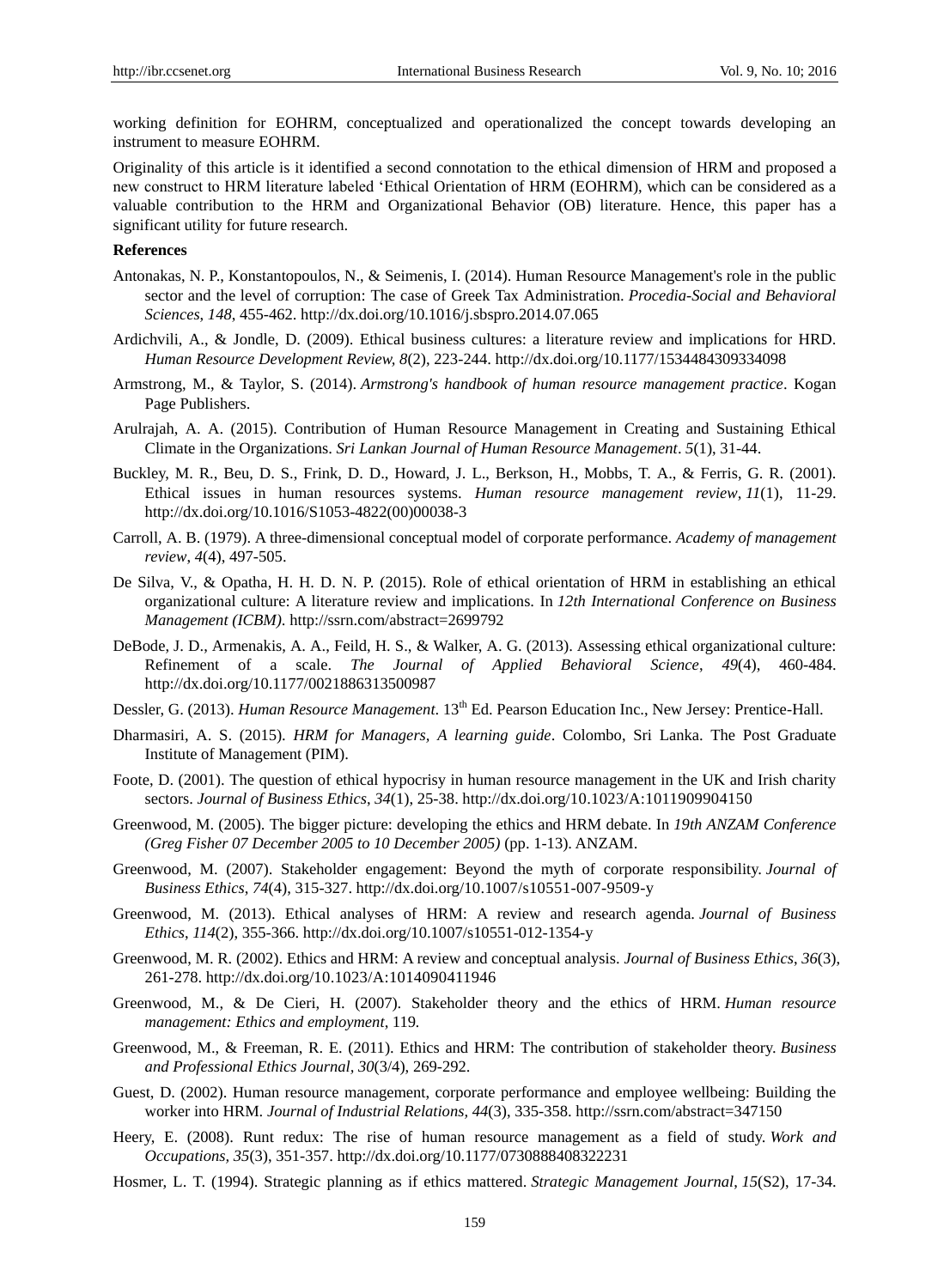http://dx.doi.org/10.1002/smj.4250151003

- Jack, G., Greenwood, M., & Schapper, J. (2012). Frontiers, intersections and engagements of ethics and HRM. *Journal of business ethics*, *111*(1), 1-12. http://dx.doi.org/10.1007/s10551-012-1427-y
- Jackson, S. E., & Schuler, R. S. (1995). Understanding human resource management in the context of organizations and their environments. *Human Resource Management: Critical Perspectives on Business and Management*, *2*, 45-74.<http://dx.doi.org/10.1146/annurev.ps.46.020195.001321>
- Khan, M. (2014). Ethical human resource management: a critical analysis, BAM2014, British Academy of Management Conference Proceedings.<http://eprints.lincoln.ac.uk/16085/1/Ethical%20HRM.pdf>
- Kish-Gephart, J. J., Harrison, D. A., & Treviño, L. K. (2010). Bad apples, bad cases, and bad barrels: meta-analytic evidence about sources of unethical decisions at work. *Journal of applied Psychology*, *95*(1), 1. http://dx.doi.org/ 10.1037/a0017103
- Lado, A. A., & Wilson, M. C. (1994). Human resource systems and sustained competitive advantage: A competency-based perspective. *Academy of management review*, *19*(4), 699-727.
- Legge, K. (1998). The morality of HRM. *Experiencing human resource management*, 112-145.
- Luthans, F. (2013). *Organizational Behavior: An Evidence-Based Approach*. 13<sup>th</sup> ed., McGraw-Hill/Irwin, New York, NY 10020.
- MacDougall, A. E., Martin, A. A., Bagdasarov, Z., & Mumford, M. D. (2014). A review of theory progression in ethical decision making literature. *Journal of Organizational Psychology*, *14*(2), 9.
- Opatha, H. H. D. N. P. (2009). *Human Resource Management: Personnel*. Department of HRM, University of Sri Jayewardenepura, Sri Lanka.
- Opatha, H. H. D. N. P. (2010). *Personal Quality*. Department of HRM, University of Sri Jayewardenepura, Sri Lanka.
- Palomino, P., & Mart fiez, R. (2011). Human resource management and ethical behavior: Exploring the role of training in the Spanish banking industry. *Ramon Llull Journal of Applied Ethics, 2,* 69.
- Parboteeah, K. P., Seriki, H. T., & Hoegl, M. (2014). Ethnic diversity, corruption and ethical climates in Sub-saharan Africa: recognizing the significance of human resource management. *The International Journal of Human Resource Management*, *25*(7), 979-1001. http://dx.doi.org/10.1080/09585192.2013.815251
- Schmidt, T. S., Schneider, M., Rogge, K. S., Schuetz, M. J., & Hoffmann, V. H. (2012). The effects of climate policy on the rate and direction of innovation: A survey of the EU ETS and the electricity sector. *Environmental Innovation and Societal Transitions*, *2*, 23-48.
- Stone, D. L., & Deadrick, D. L. (2015). Challenges and opportunities affecting the future of human resource management. *Human Resource Management Review*, *25*(2), 139-145.
- Thite, M. (2013). Ethics and human resource management and development in a global context: case study of an Indian multinational. *Human Resource Development International*, *16*(1), 106-115. http://dx.doi.org/10.1080/13678868.2012.737691
- Tranfield, D., Denyer, D., & Smart, P. (2003). Towards a methodology for developing evidence‐informed management knowledge by means of systematic review. *British journal of management*, *14*(3), 207-222.
- Trevino, L. K. (1986). Ethical decision making in organizations: A person-situation interactionist model. *Academy of management Review*, *11*(3), 601-617. http://dx.doi.org/10.5465/AMR.1986.4306235
- Treviño, L. K., Butterfield, K. D., & McCabe, D. L. (1998). The ethical context in organizations: Influences on employee attitudes and behaviors. *Business Ethics Quarterly*, *8*(3), 447-476. <http://dx.doi.org/10.2307/3857431>
- Ulrich, D., & Dulebohn, J. H. (2015). Are we there yet? What's next for HR? *Human Resource Management Review*, *25*(2), 188-204.<http://dx.doi.org/10.1016/j.hrmr.2015.01.004>
- Van Buren, H. J., Greenwood, M., & Sheehan, C. (2011). Strategic human resource management and the decline of employee focus. *Human Resource Management Review*, *21*(3), 209-219. <http://dx.doi.org/10.1016/j.hrmr.2011.02.004>
- Winstanley, D., & Woodall, J. (2000). The ethical dimension of human resource management. *Human Resource*